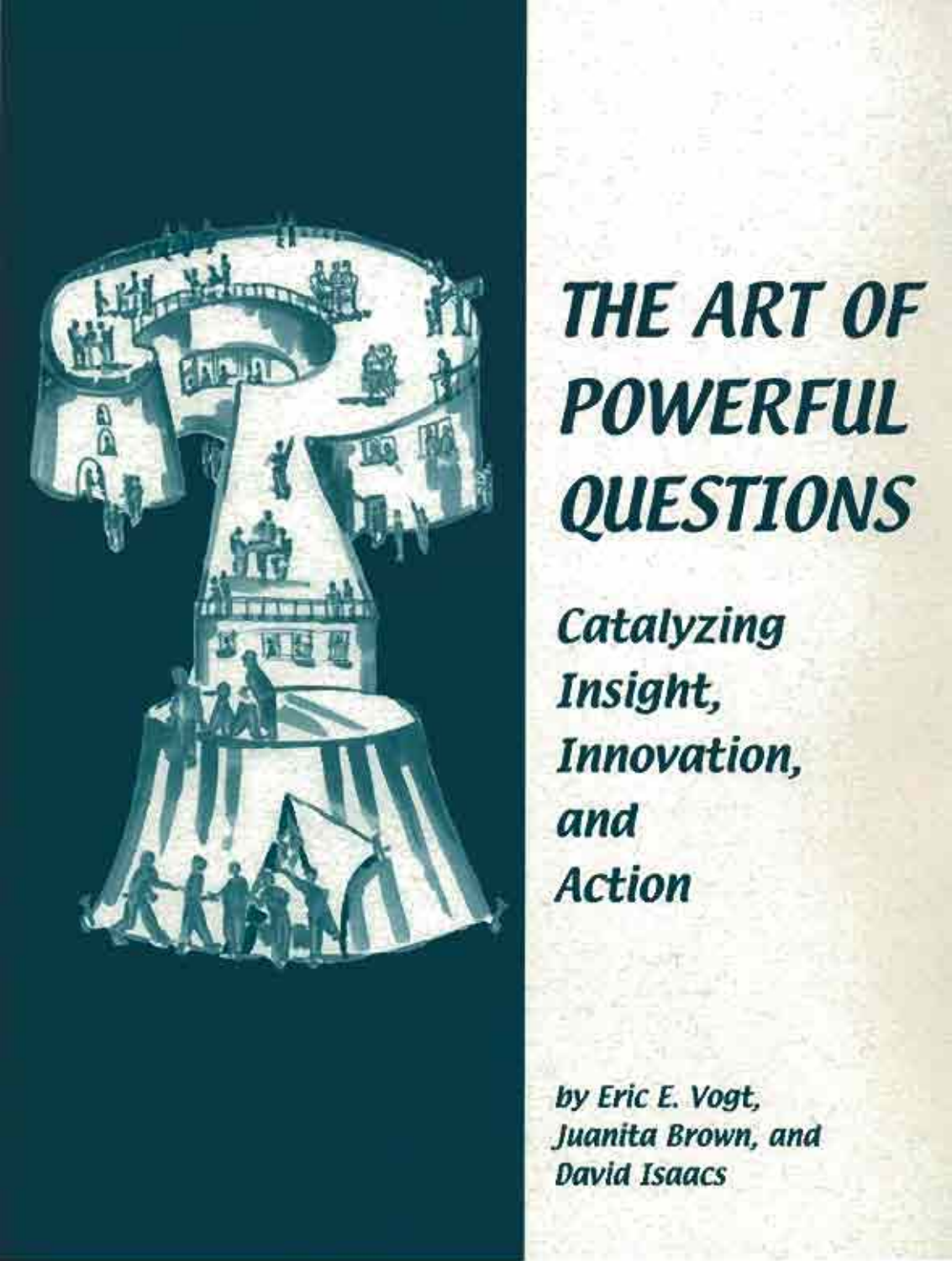## THE ART OF POWERFUL QUESTIONS

Catalyzing Insight, Innovation, and Action

by Eric E. Vogt, Juanita Brown, and David Isaacs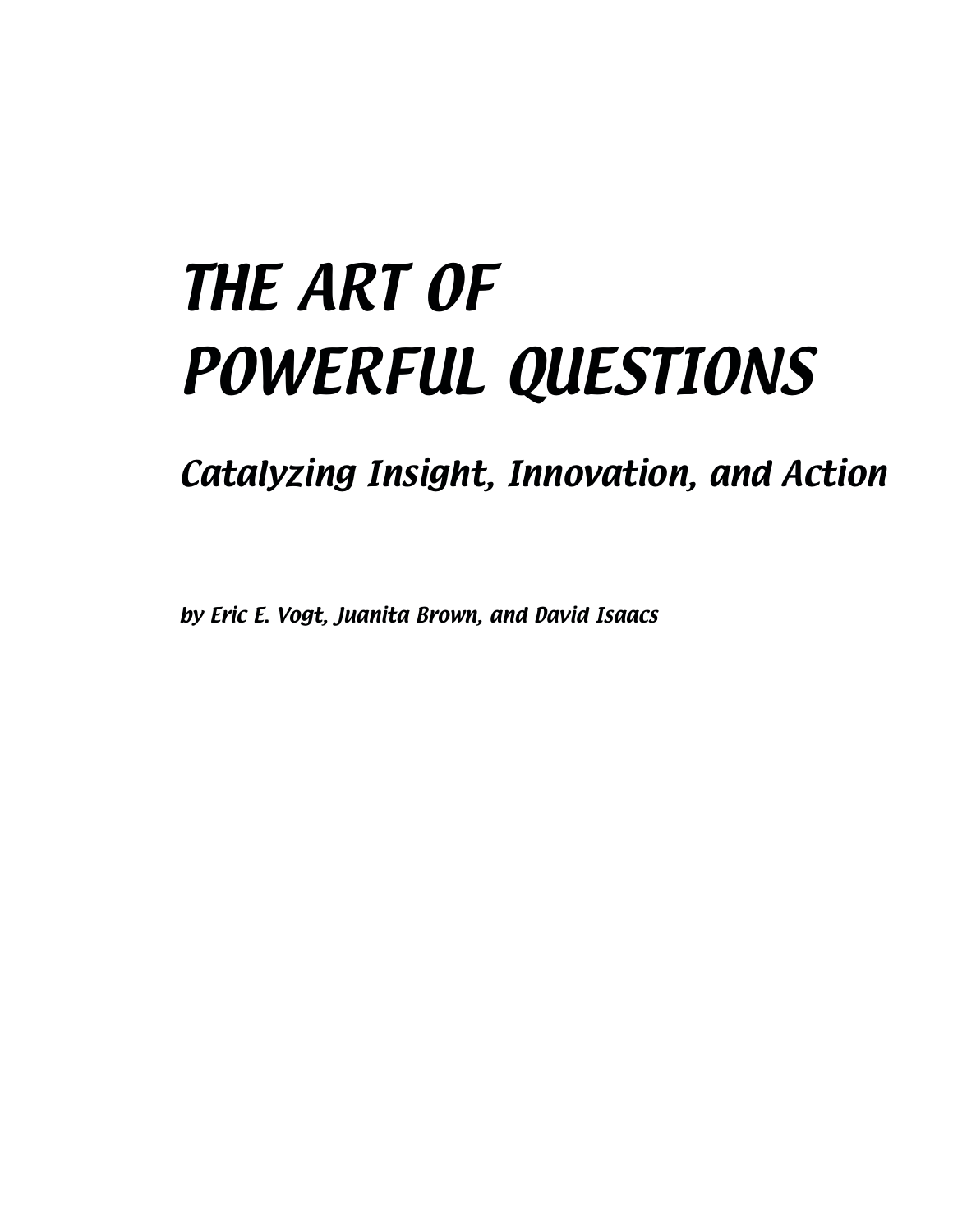**WE'D LIKE TO THANK KEN HOMER FOR HIS INVALUABLE ASSISTANCE IN SHAPING THIS ARTICLE AND FRAN PEAVEY FOR HER PIONEERING WORK IN MAKING STRATEGIC QUESTIONS PART OF OUR LEXICON.**

*THE ART OF POWERFUL QUESTIONS: Catalyzing Insight, Innovation, and Action* by Eric E.Vogt, Juanita Brown, and David Isaacs; illustrations by Nancy Margulies

Design and layout by Nancy Daugherty

Copyright © 2003 by Eric E.Vogt, Juanita Brown, and David Isaacs All rights reserved.

ISBN 0-9724716-1-8

 $\bullet$  Printed on recycled paper. Printed in the United States of America. First edition. First printing September 2003.

166 Homestead Boulevard **One Moody Street** Mill Valley, CA 94941 Waltham, MA 02453 e-mail: info@theworldcafe.com e-mail: info@pegasuscom.com

www.theworldcafe.com www.pegasuscom.com

#### **Published by: Produced and Distributed by:**

Whole Systems Associates Pegasus Communications, Inc.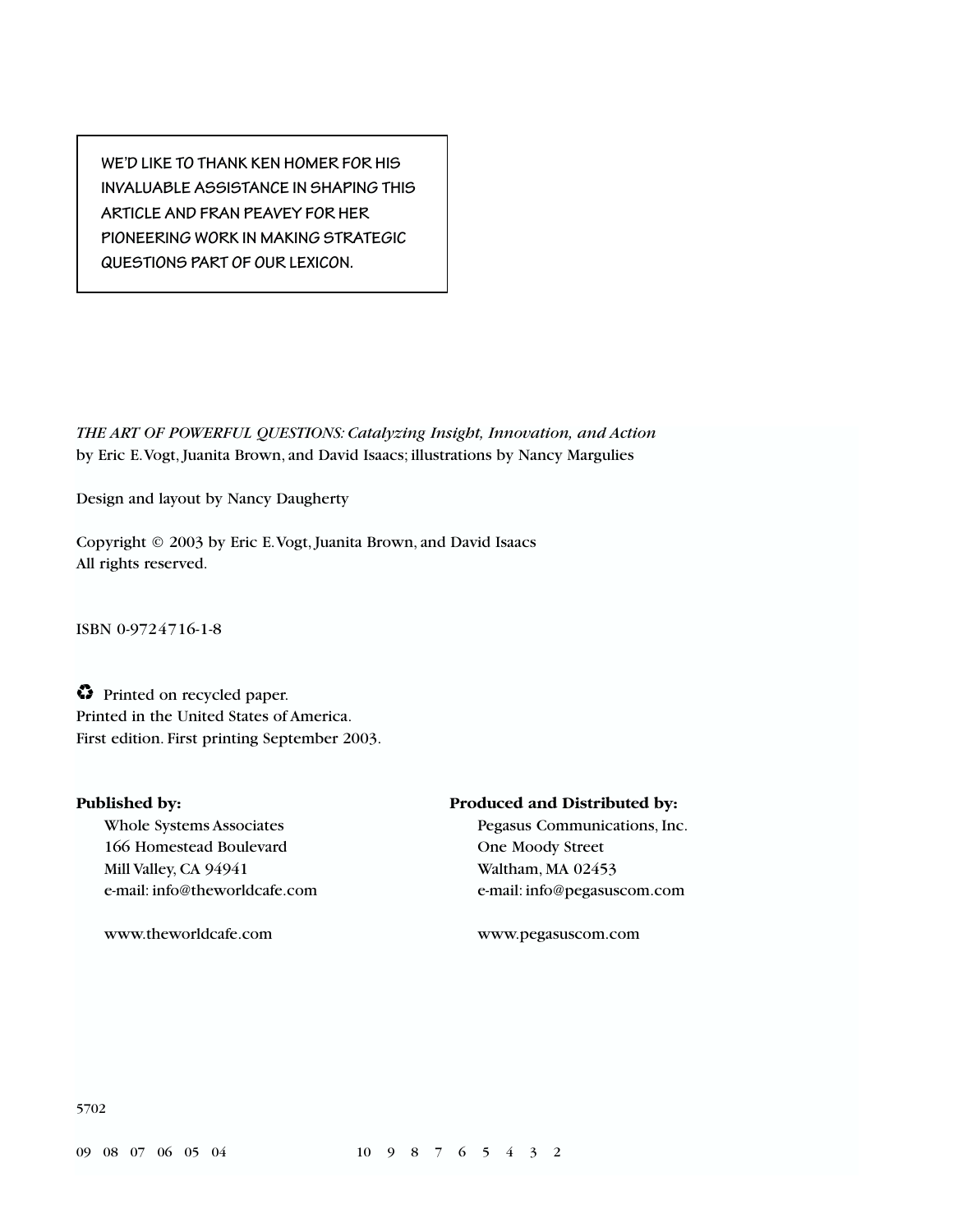### THE ART OF POWERFUL QUESTIONS Catalyzing Insight, Innovation, and Action

#### by Eric E. Vogt, Juanita Brown, and David Isaacs

"If I had an hour to solve a problem and my life depended on the solution, I would spend the first 55 minutes determining the proper question to ask, for once I know the proper question, I could solve the problem in less than five minutes."

—ALBERT EINSTEIN

**W** hen was the last time you sat through a meeting and said to yourself,"This is a complete waste of time!"? Was it yesterday, or even just a few hours ago? Why did that gathering feel so tedious? Perhaps it's because the leaders posed the wrong questions at the start of the session.Or,worse yet,maybe they didn't ask *any* engaging questions, and as a result, the meeting consisted of boring reports-outs or other forms of one-

way communication that failed to engage people's interest or curiosity.

The usefulness of the knowledge we acquire and the effectiveness of the actions we take depend on the quality of the questions we ask. Questions open the door to dialogue and discovery.They are an invitation to creativity and breakthrough thinking. Questions can lead to movement and action on key issues; by generating creative insights, they can ignite change.

Consider the possibility that everything we know today about our world

emerged because people were curious.They formulated a question or series of questions about something that sparked their interest or deeply concerned them, which lead them to learn something new.Many Nobel laureates describe the "Eureka!" moment of their discovery as when the "right" question finally revealed itself—even if it took them considerable time to come up with the final answers. For example, Einstein's theory of relativity resulted from a question that he had wondered about when still a teenager:"What would the universe look like if I were riding on the end of a light beam at the speed of light?" Einstein regularly practiced this kind of "thought experiment," which, over time, led to significant advances in the field of physics. Many years later, an empirical demonstration showed that light from distant stars actually curved as it passed through the gravitational force of our sun. Einstein's graduate students rushed to him as he was walking through the Princeton campus and exclaimed, "Dr. Einstein, light really *does* bend!" Einstein looked at them quizzically and said, "Of course!" He had come to this conclusion through exploring the question in his own thought experiment years before.

Another Nobel-prize winner, physicist Arno Penzias, when asked what accounted for his success, replied,"I went for the jugular question." Still practic-

> ing his questioning discipline today, Penzias recently commented at a *Fast Company* Conference, "Change starts with the individual.So the first thing I do each morning is ask myself, 'Why do I strongly believe what I believe?' Constantly examine your own assumptions." It's this type of self-questioning that keeps creativity alive.

> In other key examples of the importance of powerful questions, a query by James Watson and Francis Crick, "What might DNA look like in a 3D form?"led to the discovery of the double helix and for-

ever altered the scientific landscape.During the Tylenol crisis in the early 1980s, considering the question, "What is the most ethical action we might take?" enabled Johnson & Johnson to restore consumer trust and become a leader in corporate responsibility. And asking, "Where can I get a good hamburger on the road?" motivated Ray Kroc to create McDonald's, the fast-food chain that became an international icon. Even for ordinary folks, asking a question as simple as,"What does all this mean?"or "What can we do that could help shift this situation?" or "What haven't we thought of that could make a difference?" can have a startling impact on creating new knowledge and insight.

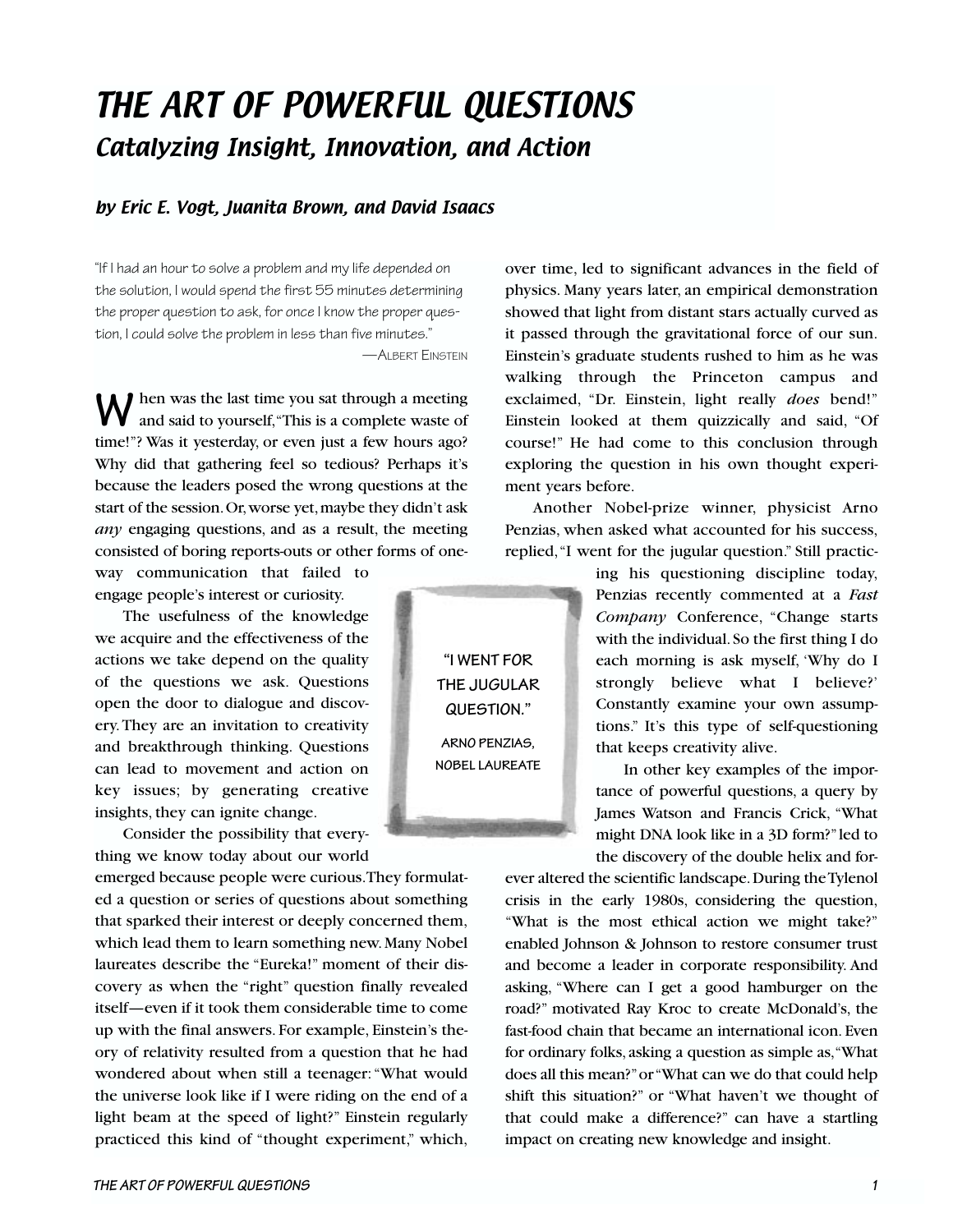#### **Why Don't We Ask Better Questions?**

If asking good questions is so critical, why don't most of us spend more of our time and energy on discovering and framing them? One reason may be that much of Western culture,and North American society in particular, focuses on having the "right answer" rather than discovering the "right question."Our educational system focuses more on memorization and rote answers than on the art of seeking new possibilities. We are rarely asked to discover compelling questions, nor are we taught why we should ask such questions in the first place. Quizzes, examinations, and aptitude tests all reinforce the value of correct answers. Is it any wonder that most of us are uncomfortable with not knowing?

The aversion in our culture to asking creative questions is linked to an emphasis on finding quick fixes and an attachment to black/white, either/or thinking. In addition, the rapid pace of our lives and work doesn't often provide us with opportunities to participate in reflective conversations in which we can explore catalytic questions and innovative possibilities before reaching key decisions. These factors, coupled with a prevailing belief that "real work" consists primarily of detailed analysis, immediate decisions, and decisive action, contradict the perspective that effective "knowledge work" consists of asking profound questions and hosting wide-ranging strategic conversations on issues of substance.

The reward systems in our organizations further reinforce this dilemma. Leaders believe that they are being paid for fixing problems rather than for fostering breakthrough thinking. Between our deep attachment to *the* answer—any answer—and our anxiety about not knowing, we have inadvertently thwarted our collective capacity for deep creativity and fresh perspectives. Unfortunately, given the unprecedented challenges we face both in our own organizations and as a global community,we need these skills now more than ever.

Are there organizations that do place a high value on questions? Consider this: In Germany, the job title *Direktor Grundsatzfragen* translates as "Director of Fundamental Questions."As a German colleague said:

"Yes, there's a job title of *Direktor Grundsatzfragen*. Some of the larger German companies have an entire department of *Grundsatzfragen*. These are the people who are always thinking about what the next questions will be. Of course, these people are only in the German companies headquartered in Germany, such as Daimler, Bayer, Siemens, or SAP. If the German company is acquired by a U.S. company,they usually eliminate the *Grundsatzfragen* positions."

The German understanding and appreciation of *Grundsatzfragen* may stem from a culture that highly values philosophy and the ongoing questioning of priorities and the meaning of life. Even today, this focus is reflected in some unique aspects of highschool education. In the German *Gymnasium*, from the ages of 14 to 17, students are typically assigned to study groups with 30 of their peers. In the words of one graduate, "We work intensely together in every subject, and then in the second year, we meet Goethe (the famous 19th-century German philosopher), and we question our entire world for two years. We emerge with a greater appreciation for the power of questions and the power of conversation."

As we enter an era in which systemic issues often lie at the root of critical challenges, in which diverse perspectives are required for sustainable solutions, and in which cause-and-effect relationships are not immediately apparent, the capacity to raise penetrating questions that challenge current operating

| $\sim$ . Then the colloid of the their contribution of the colloid of the colloid of the colloid of the colloid of the colloid of the colloid of the colloid of the colloid of the colloid of the colloid of the colloid of the |                                                  |                                       |  |
|---------------------------------------------------------------------------------------------------------------------------------------------------------------------------------------------------------------------------------|--------------------------------------------------|---------------------------------------|--|
| Who                                                                                                                                                                                                                             | Question                                         | Outcome                               |  |
| Watson and Crick                                                                                                                                                                                                                | "What might DNA look like in 3D form?"           | Discovery of the double helix         |  |
| James Burke, CEO,<br>Johnson & Johnson                                                                                                                                                                                          | "What is the most ethical action we might take?" | Restoration of consumer<br>confidence |  |
| Ray Kroc                                                                                                                                                                                                                        | "Where can I get a good hamburger on the road?"  | Creation of McDonald's                |  |

**POWERFUL QUESTIONS AND KEY OUTCOMES**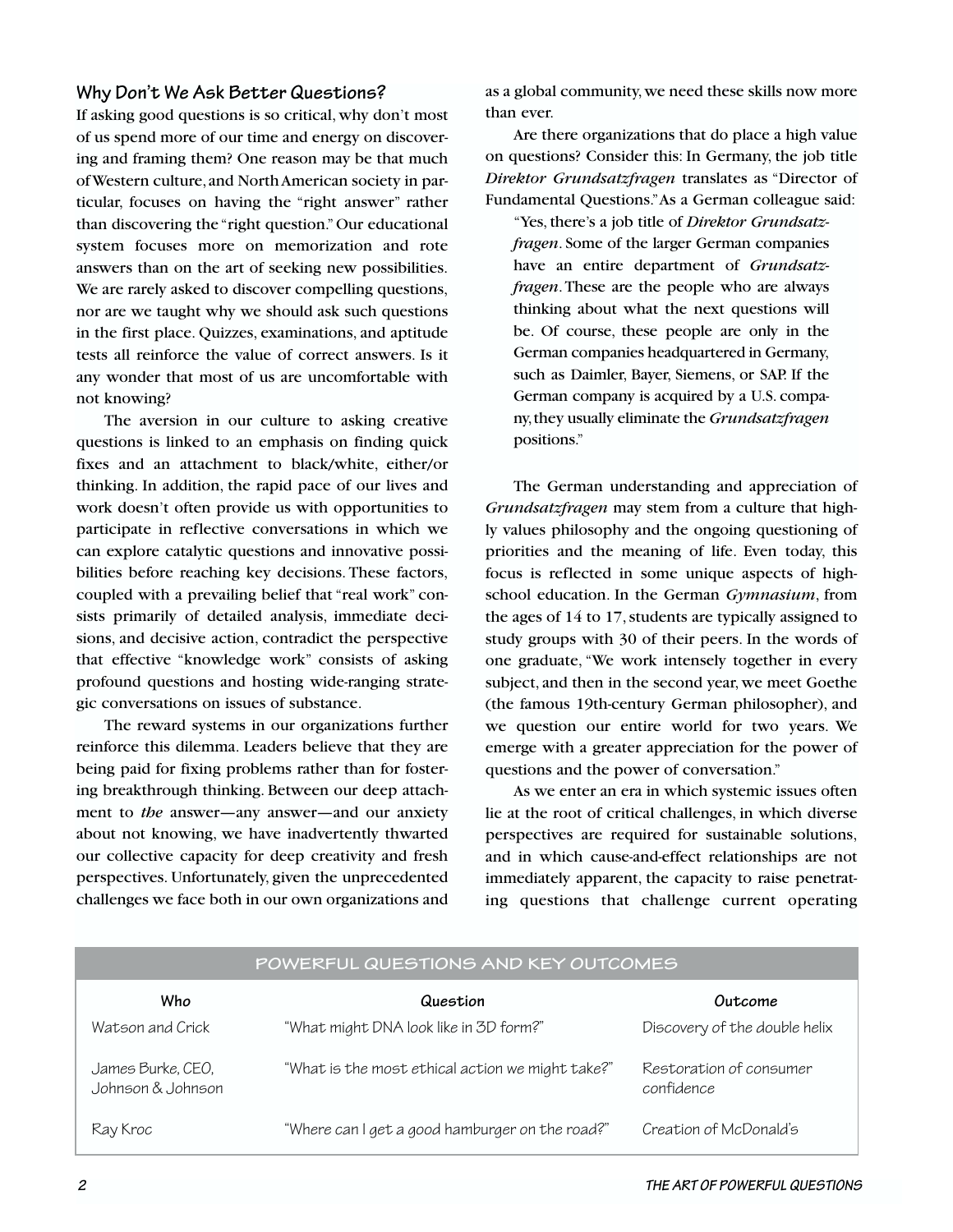assumptions will be key to creating positive futures. As Einstein said, "The problems we have cannot be solved at the same level of thinking that created them." And in her book *The Art of the Question,* Marilee Goldberg adds,"A paradigm shift occurs when a question is asked inside the current paradigm that can only be answered from outside it."It's this kind of paradigm shift, based on powerful questions, that may be necessary to create truly innovative solutions to our most pressing concerns.

#### **What Makes a Question Powerful?**

In a wonderfully evocative description, Fran Peavey, a

pioneer in the use of strategic questions, observes:

> "Questions can be like a lever you use to pry open the stuck lid on a paint can. . . . If we have a short lever, we can only just crack open the lid on the can. But if we have a longer lever, or a more dynamic question, we can open that can up much wider and really stir things up. . . . If the right question is applied, and it digs deep enough, then we can stir up all the creative solutions."

While you may not immediately

know the characteristics of a powerful question, it's actually quite easy to recognize one. For instance, if you were an Olympic judge scoring the power of questions on a scale from one to ten (with ten being the highest), how would you rate the following queries?

- 1. What time is it?
- 2. Did you take a shower?
- 3. What possibilities exist that we haven't thought of yet?
- 4. What does it mean to be ethical?

We have tested questions such as these in several different cultures. In the process, we've discovered that, despite cultural differences, people quite consistently rate questions one and two as being less powerful, and questions three and four as being more powerful. Clearly, powerful questions are ones that transcend many boundaries.

Not long ago, we hosted a conversation with a group of international colleagues about what makes

a compelling question. Here are some of their reflections:

- *Finn Voldtofte* (Denmark): The question has to catch people where they are,to meet them where there is the most energy and relevance for them, and then use that energy to go deeper. Action will flow naturally from that energy.
- *Felipe Herzenborn* (Mexico):The question also needs to be simple and clear and penetrating. It's like a laser beam. A good question invites and challenges you to reflect at a deeper level—to find the knowledge or wisdom that's already there beneath the surface.
	- *Verna Allee* (U.S.): To me, the most energizing questions are those that involve people's values, hopes, and ideals—questions that relate to something that's larger than them, where they can connect and contribute. People don't have a lot of energy around questions that are only about removing pain.
	- *David Isaacs* (U.S.): Even though it's useful to acknowledge pain, I think it's also important to shift the question away from a problem focus or fix-it focus to a possibility focus. There's always a subtle feeling of disempowerment in a problem,a feeling that all the doors are shut."We've got

a problem ...oh no! Not another problem!"There's a weariness and stuckness about it. Simply asking, "What's the possibility we see in this situation?"can make a big difference.

- *Toke Moller* (Denmark): Here's an example of that approach. I was working with a local school to frame a possibility-oriented question. We asked teachers, students, parents, and administrators, "What could a good school also be?"This way of posing the question helped people to see their school in a different light. It resulted in some amazing new ideas. I'm quite sure they would not have been as innovative if the question had focused only on fixing problems.
- *Carlos Mota* (Mexico): It's a real art to find as well as to shape the right question for your situation. Once a friend told me about a time she was being interviewed.The interviewer said,"We're just going to ask you one question: What's the question we

**THE ART OF POWERFUL QUESTIONS 3**

**"A PARADIGM SHIFT OCCURS WHEN A QUESTION IS ASKED INSIDE THE CURRENT PARADIGM THAT CAN ONLY BE ANSWERED FROM OUTSIDE IT."**

**MARILEE GOLDBERG, THE ART OF THE QUESTION**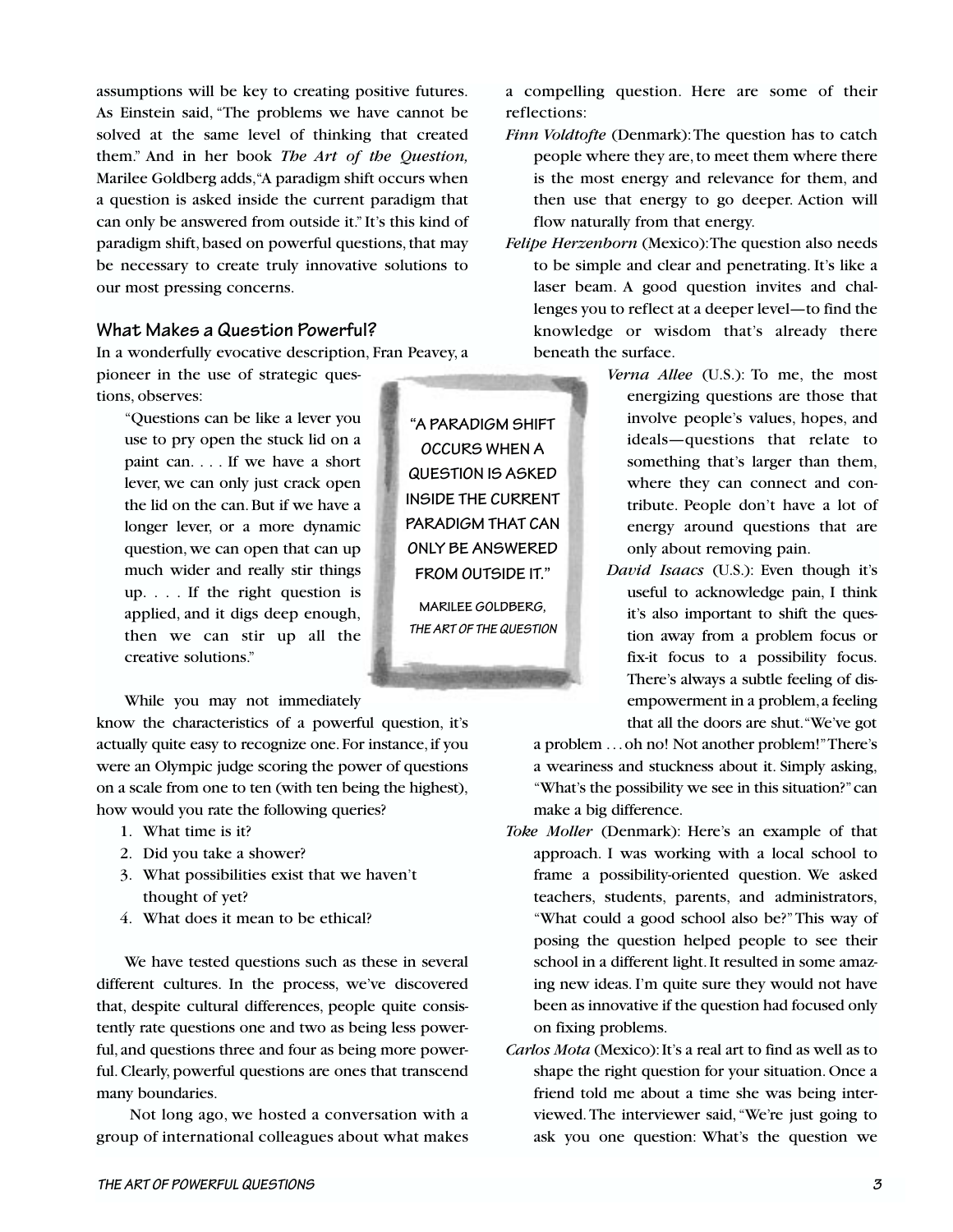should be asking?" Sometimes the most important thing to do is to help the people themselves shape the questions in the most powerful way, since they know their own situation the best of anyone.

Thus, a powerful question:

- generates curiosity in the listener
- stimulates reflective conversation
- is thought-provoking
- surfaces underlying assumptions
- invites creativity and new possibilities
- generates energy and forward movement
- channels attention and focuses inquiry
- stays with participants
- touches a deep meaning
- evokes more questions

A powerful question also has the capacity to "travel well"—to spread beyond the place where it began into larger networks of conversation throughout an organization or a community.Questions that travel well are often the key to large-scale change. As we'll explore below, how such queries are crafted can make a difference in their capacity to move a system toward innovative futures.

#### **The Architecture of Powerful Questions**

As shown at the start of this volume, powerful questions can dramatically improve the quality of insight, innovation, and action in our organizations, in our communities, and in our lives.Therefore, understanding the basic architecture of formulating powerful questions is a key skill in today's knowledge economy. There are three dimensions to powerful questions: *construction, scope,* and *assumptions.* Each contributes to the quality of learning and knowledge creation that emerges as we engage with others in a generative inquiry.



#### **THE FIRST DIMENSION:**

#### *The Construction of a Question*

The linguistic *construction* of a question can make a critical difference in either opening our minds or narrowing the possibilities we can consider. Is it a yes/no question? Is it an either/or question? Does it begin with an interrogative, such as Who,What, or How?

| WHO  | <i>WHAT</i>  |       |
|------|--------------|-------|
| WHEN | <i>WHERE</i> | WHICH |
| WHY  | HOW?         |       |

Just for fun, try placing these words in a pyramid of lower to higher power. Don't think too much; use your intuition.



When asked, most people rank these words from more powerful to less powerful as follows:



By using the words toward the top of the pyramid,we can make many of our questions more robust. For example, consider the following sequence:

- Are you satisfied with our working relationship?
- *When* have you been most satisfied with our working relationship?
- What is it about our working relationship that you find most satisfying?
- *Why* might it be that that our working relationship has had its ups and downs?

As you move from the simple "yes/no" question at the beginning toward the "why" question at the end, you'll notice that the queries tend to stimulate more reflective thinking and a deeper level of conversation.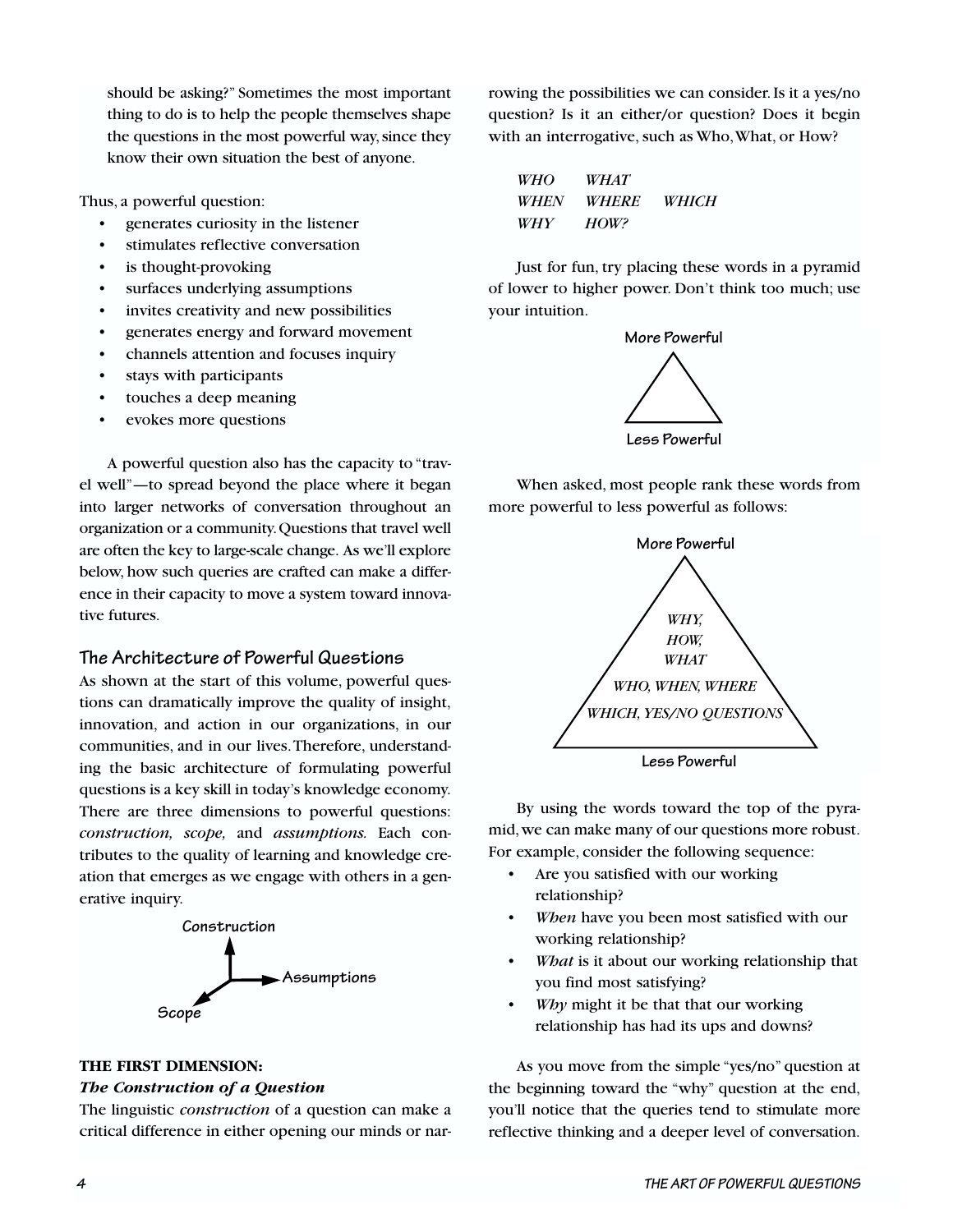That's what we mean by a powerful question—one that provokes thoughtful exploration and evokes creative thinking.

However, a note of caution: Unless a "why" question is carefully crafted, it can easily evoke a defensive response, as people try to justify their answer rather than proceed in a spirit of inquiry. For instance, the questions,"Why can't you ever tell me exactly what you are thinking?" or "Why did you do it *that* way?" can cause someone to defend a given position or rationalize some past decision, rather than open new possibilities. In contrast, when a "why"question stems from genuine curiosity, such as "I wonder why that happened?" then the inquiry has the potential to create useful insights.

Just because a question is situated near the top of the pyramid does not necessarily mean that it is more important or more relevant than its counterparts at the bottom. Depending on your goals, a "yes/no" question can be extremely important (particularly if you are closexpand in scope.As you work to make your questions powerful, tailor and clarify the scope as precisely as possible to keep them within the realistic boundaries and needs of the situation you are working with.Avoid stretching the scope of your question too far. For example, compare the following question to the ones above:

• How can we best manage *the economy?*

While extremely interesting, this query is clearly outside the scope of most people's capacity to take effective action, at least in the short term. In many situations, this would be a less strategic question than one for which those involved had the capacity to make a more immediate difference.

#### **THE THIRD DIMENSION:** *The Assumptions Within Questions*

Because of the nature of language, almost all of the questions we pose have assumptions built into them,

ing a large sale!). Likewise, a question that gets at the facts of who, when, and where can often be crucial, such as in a legal case. However, when you want to open the space for creativity and breakthrough thinking, questions constructed around the words

**"A VITAL QUESTION, A CREATIVE QUESTION, RIVETS OUR ATTENTION. ALL THE CREATIVE POWER OF OUR MINDS IS FOCUSED ON THE QUESTION. KNOWLEDGE EMERGES IN RESPONSE TO THESE COMPELLING QUESTIONS. THEY OPEN US TO NEW WORLDS."**

**VERNA ALLEE, THE KNOWLEDGE EVOLUTION**

either explicit or implicit. These assumptions may or may not be shared by the group involved in the exploration; for instance the question, "How should we create a bilingual educational system in California?" assumes that those involved in the exploration have agreed that being bilingual is an important capacity for

at the top of the pyramid will have more strategic leverage than those that use the words at the bottom.

#### **THE SECOND DIMENSION:**

#### *The Scope of a Question*

It's important not only to be aware of how the words we choose influence the effectiveness of our query, but also to match the *scope* of a question to our needs.Take a look at the following three questions:

- How can we best manage *our work group?*
- How can we best manage *our company?*
- How can we best manage *our supply chain?*

In this example, the questions progressively broaden the domain of inquiry as they consider larger and larger aspects of the system; that is, they the state's students. However, some powerful questions challenge everyone's existing assumptions. For example,ask yourself what assumptions the following question might challenge: "How might we eliminate the border between the U.S. and Mexico?"

To formulate powerful questions, it's important to become aware of assumptions and use them appropriately. So, contrast the question, "What did we do wrong and who is responsible?" with "What can we learn from what's happened and what possibilities do we now see?" The first question assumes error and blame; it is a safe bet that whoever is responding will feel defensive.The second question encourages reflection and is much more likely than the first query to stimulate learning and collaboration among those involved.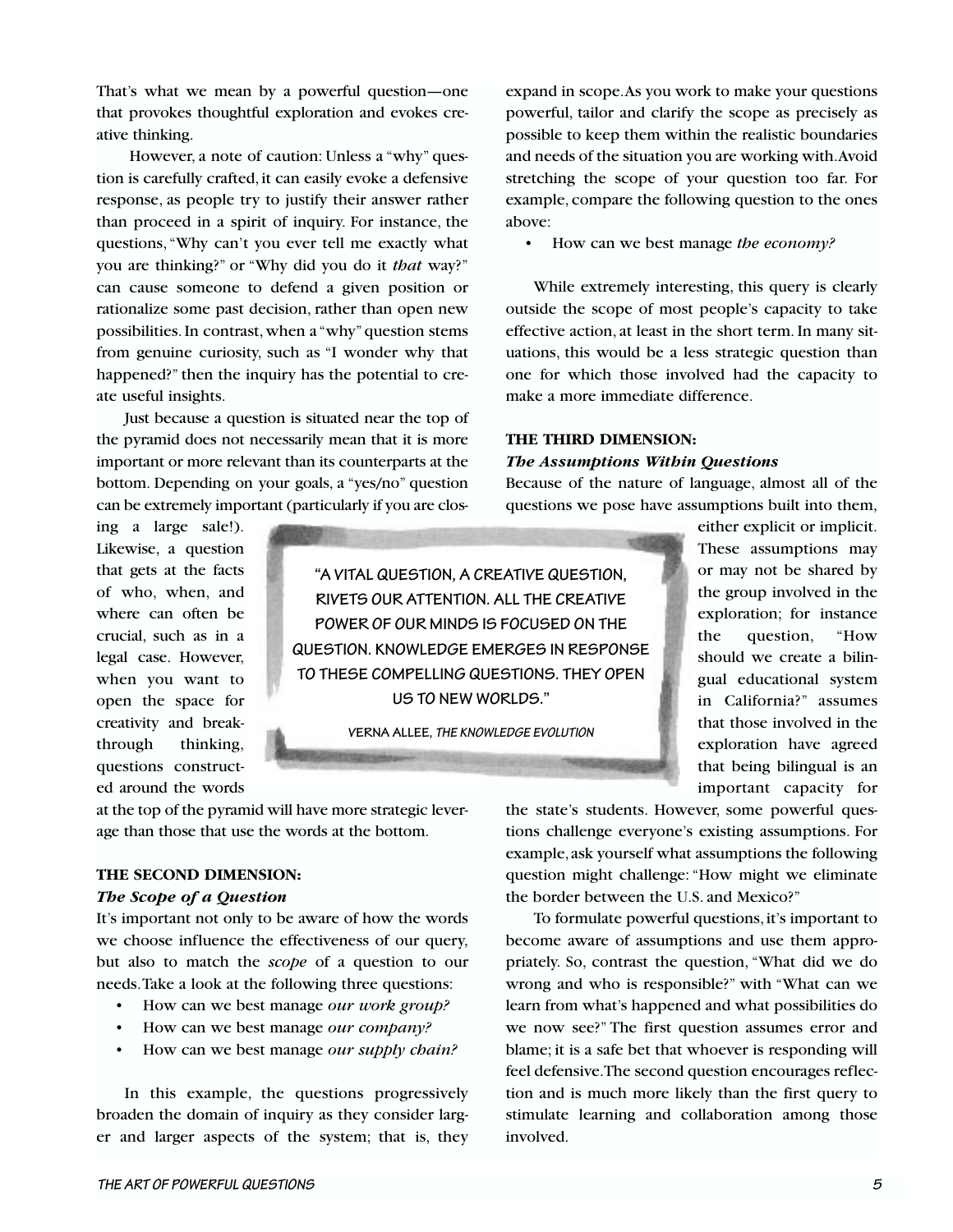It's often helpful to examine a question for any unconscious beliefs it may introduce to the situation. You can do so by simply asking your team, "What assumptions or beliefs are we holding that are key to the conversation we are having here?" and "How would we come at this if we held an entirely different belief system than the one we have?" Each of these questions invites an exploration into both conscious and unconscious assumptions and opens up the space for new possibilities to reveal themselves.

By surfacing or altering assumptions, we can shift the context of a strategic inquiry and create new opportunities for innovation. Compare the following two questions:

- How can we *compete* with the Chinese?
- How can we *collaborate* with the Chinese?

The second question changes the context by challenging our traditional business paradigm and the assumptions that underlie it.As a result, it opens up a new line of exploration and set of subsequent questions. The art of reframing questions in this way has important implications for not only shifting our assumptions,but also creating new possibilities for constructive action.

By understanding and consciously considering the three dimensions of powerful questions, we can increase the power of the questions we ask and, as a result, increase our ability to generate insights that help shape the future.As with any new skill, the best teacher is experience, and the best coach is a thoughtful listener. We encourage you to experiment with increasing the power of your questions and see what impact you have.

For example, in advance of an important meeting or conversation, spend a few minutes with a colleague and write down several questions that are relevant to the topic. Rate them in terms of their power. Referring to the three dimensions outlined above, see if you can spot why certain questions are more compelling than others. Experiment with changing the construction and scope, to get a feel for how doing so changes the direction of the inquiry. Be sure to examine the assumptions that are embedded in your questions and check to see if they will help or hinder your exploration. Just a few practice sessions will greatly enhance your ability to engage in productive conversations stimulated by dynamic questions.

#### **Using Powerful Questions in Organizations**

There are more and more examples of how the disciplined use of compelling questions is making a difference in organizational life. These changes often happen in surprising ways, opening new avenues that people never considered before.

*HP "for the World."* Sometimes something as simple as changing a preposition in a sentence can

> have a dramatic impact on how an organization conceives of its mission and role. Consider how a small shift in the construction of a question led to major changes in the scope and context of strategic inquiry at Hewlett-Packard, resulting in effective innovation and targeted action. The director of HP Labs wondered why the organization was not considered the best industrial research laboratory in the world.As he thought about it, he realized that he did not know what that designation really meant. He charged Barbara Waugh, a key staff member, with coordinating the effort to respond to the question, "What does being the best industrial research lab in the world mean?"Instead of looking for answers outside the company, Barbara encouraged the director to share his core question with all HP Lab employees around the world.

> > To that end, Waugh initiated a global network of conversations around that question, using the

company's technology infrastructure along with faceto-face gatherings to support the dialogues. Just by exploring the practical implications of the question in a disciplined way, the Lab began to see productivity gains. But one day, an HP Lab engineer came into Barbara's office and said, "That question is okay, but what would really energize me and get me up in the morning would be asking, 'How can we be the best industrial research lab *for* the world?'"

That one small shift changed the entire game by scaling up the meaning of and shifting the assumptions embedded in the original question. It profound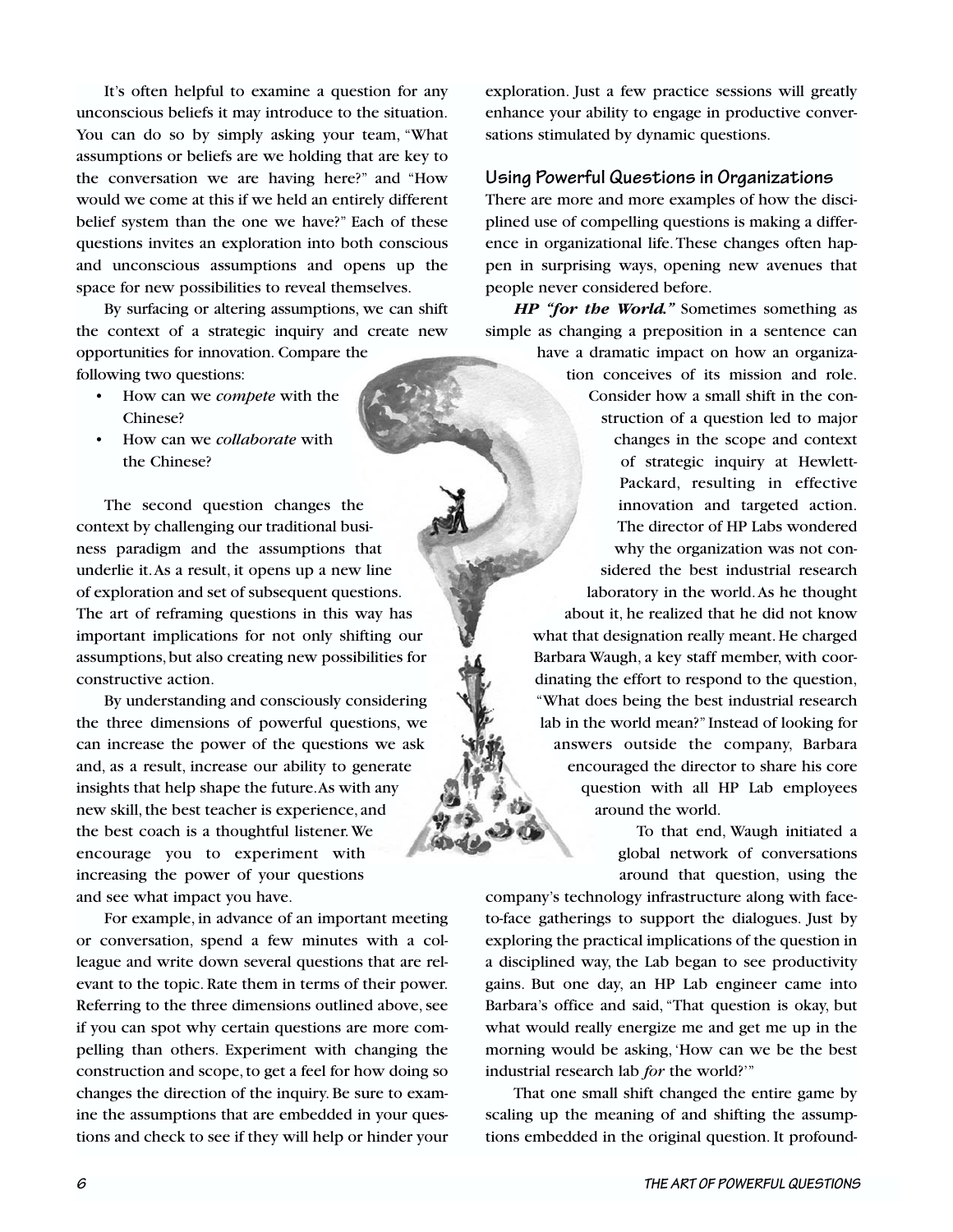ly altered the context of the inquiry—to become the best *for* the world as the larger context for becoming

the best *in* the world. This question obviously "traveled well"—it was no longer just the Lab's question, but something that many others at HP began to ask themselves as well. Employees at HP Labs and throughout the whole company responded to this new focus with a tremendous surge of collective energy.

Once they reworded the original question, Barbara and her colleagues could change the scope of related questions depending on the situation. For example, shifting the scope

downward meant focusing on "What does HP for the World mean for me? What does it mean in my life, in my own work?"HP employees could also scale up the scope by asking,"What does HP for the World mean for my work group? For my department? For HP as a company? And what might it mean for the world itself?"

HP's E-Inclusion effort, a major project to enable the world's poor to enter the new economy while providing critical medical and other information to communities in the third world, stemmed in large measure from the HP for the World exploration.The question has now traveled far beyond the company: "What does it mean for us to be 'for the world'?" was a key question explored at a State of the World Forum with a group of more than 1,000 global leaders from every continent.

*Creating a Sales "Community."* Another case in which a catalytic question empowered leaders in new ways occurred in the sales organization of a major U.S. corporation. Mike Pfeil, the area director of sales, wondered how a *community*, rather than a traditional company, might deal with the challenges it confronted. As a learning experiment, he began to host conversations with employees from all levels in his organization to explore the meaning of community at work and how they might apply community principles to enhance performance.

To depart from the group's traditional focus on problems, the sales director framed questions that shifted the context within which workers normally look at their organization. He asked people to examine their best experiences of community and to reflect on



times they had participated in a community experience that really worked, using queries such as,"What

> allowed that positive experience to happen? What kinds of activities were taking place? How did you fit into that?"As members shared what they knew from their own best community experiences, they began to see the analogies to business life. They posed follow-up questions, such as,"How does a community deal with adversity and adapting to change? What happens with members who don't uphold the community's standards?"

> As the conversations evolved, important values that people really

#### **HOW CAN I FRAME BETTER QUESTIONS?**

Here are some questions you might ask yourself as you begin to explore the art and architecture of powerful questions. They are based on pioneering work with questions being done by the Public Conversations Project, a group that helps create constructive dialogue on divisive public issues.

- $\blacksquare$  Is this question relevant to the real life and real work of the people who will be exploring it?
- $\blacksquare$  Is this a genuine question—a question to which I/we really don't know the answer?
- $\blacksquare$  What "work" do I want this question to do? That is, what kind of conversation, meanings, and feelings do I imagine this question will evoke in those who will be exploring it?
- $\blacksquare$  Is this question likely to invite fresh thinking/ feeling? Is it familiar enough to be recognizable and relevant—and different enough to call forward a new response?
- What assumptions or beliefs are embedded in the way this question is constructed?
- $\blacksquare$  Is this question likely to generate hope, imagination, engagement, creative action, and new possibilities or is it likely to increase a focus on past problems and obstacles?
- Does this question leave room for new and different questions to be raised as the initial question is explored?

*Adapted from Sally Ann Roth Public Conversations Project c. 1998*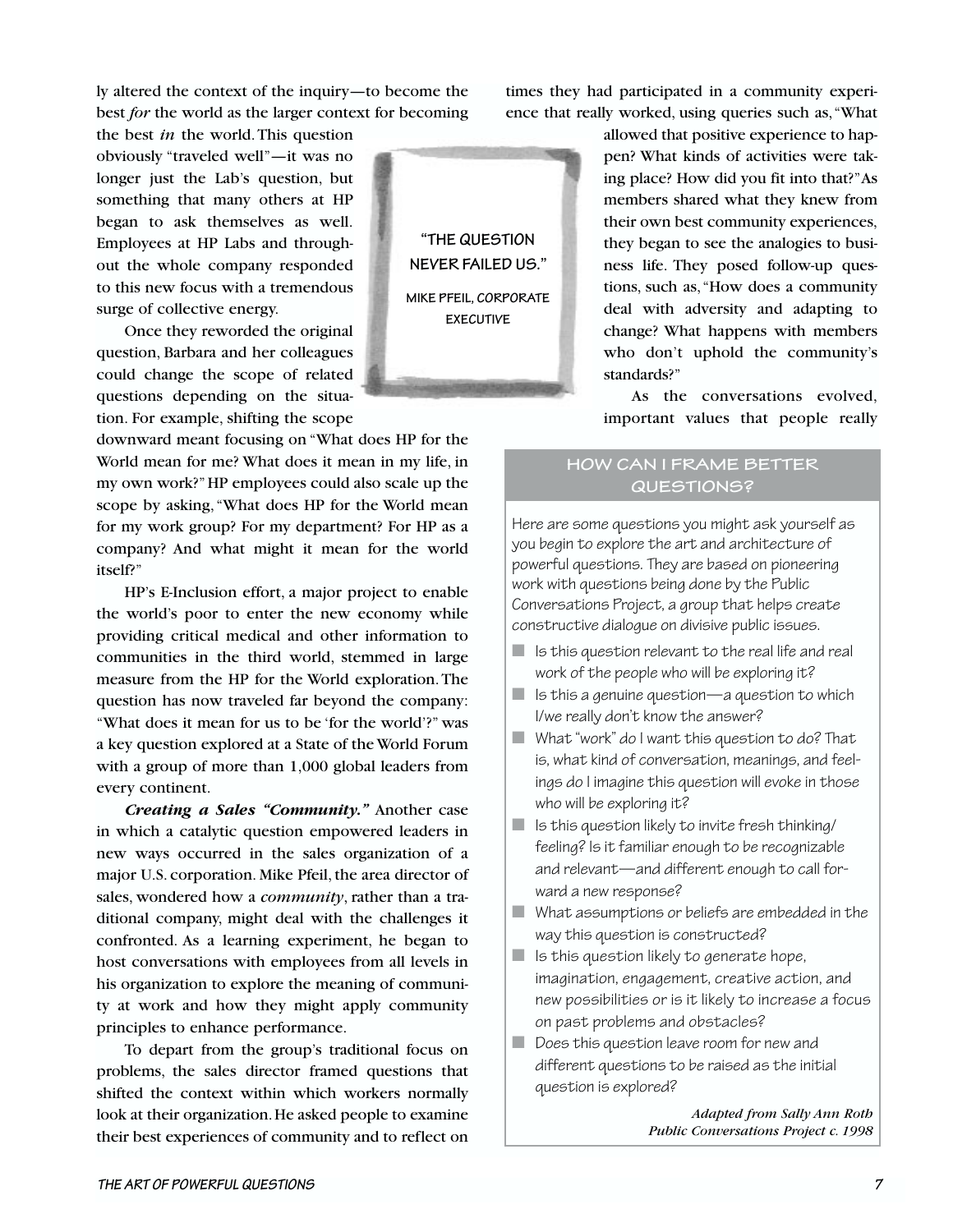cared about started to come forward—values like learning, mutual respect, contribution, and sharing with others. Another simple but powerful question emerged from those early dialogues:"How can we create a community at work that enables each person to contribute our best, inspires us to keep learning, and

produces valued results?"This simple shift of lens led other leaders in the company to look how it functioned *within* the larger communities in which it operates.The learnings from this project informed subsequent work in the area of corporate responsibility and in the creation of mission goals that include the perspectives of both internal and external stakeholders in creating the company's future.

The local leader who launched this effort is now a corporate vice president.In looking back on his expe-

rience with engaging powerful questions to shift the context for exploring business realities, he shared the following:

"As we learned more, the meaning of the question continued to evolve. We asked ourselves, "How can we go out and plant this seed? How do we frame it as we bring other people into the conversation?" The question always worked in stimulating the dialogue. Sometimes as leaders it's important not to collectively work on what the answer is but to work on what the question is.That was a big insight for me as we did this work. *The question never failed us.*"

*Improving Questions at Pfizer.* In another recent case, professionals at Pfizer, the worldrenowned pharmaceutical firm, are experimenting with a systematic method of improving the quality of their questions.Through a custom-designed workshop, marketing and finance professionals in Pfizer's European business unit have been learning to articulate powerful questions.These executives have discovered that meetings have more energy and creative ideas flow more quickly when they place attention on formulating catalytic questions. With this discipline in place,new ideas are more easily finding their way into key products and services.

**"QUESTIONING BREAKS OPEN THE STAGNANT, HARDENED SHELLS OF THE PRESENT, OPENING UP OPTIONS TO BE EXPLORED."**

**FRAN PEAVEY**

From these examples, it's clear that improving the quality of the questions you ask and creating a framework of engagement that encourages their exploration can create business value. Because learning to engage thoughtful questions can lead to insight, innovation, and action, doing so will become an essential

> strategic capability for leaders of organizations who want to create sustainable results in the face of both short- and longer-term challenges and opportunities.

#### **Fostering Strategic Inquiry**

Beyond building the capacity of individual employees to ask powerful questions, an organization can design processes that use such queries to enhance the emergence of knowledge creation and strategic thinking. As the chairman and CEO of a major multinational corporation says, "Discovering

strategic questions is like panning for gold.You have to care about finding it, you have to be curious, and you have to create an anticipation of discovering gold, even though none of us may know ahead of time where we'll find it. You head toward the general territory where you think the gold may be located, with your best tools, your experience, and your instincts. And then you begin a disciplined search for the gold."We've partnered with this leader to create a set of tools for fostering strategic inquiry and working with powerful questions in the service of positive futures called the "Game Plan" process. The following steps may not apply to all situations and they may not always play out in the same sequence. However, the Game Plan suggests ways that organizations can create both formal and informal processes to support individuals as well as teams in discovering the "gold" for themselves.

#### **The Game Plan Process**

The steps in the Game Plan can be used both as a process discipline by individuals looking at a particular situation, as well as by functional and cross-functional groups and leadership teams charged with the responsibility for key decisions regarding future courses of action. The Game Plan can also involve diverse stakeholders to provide important perspectives both on the current situation and on possible future actions.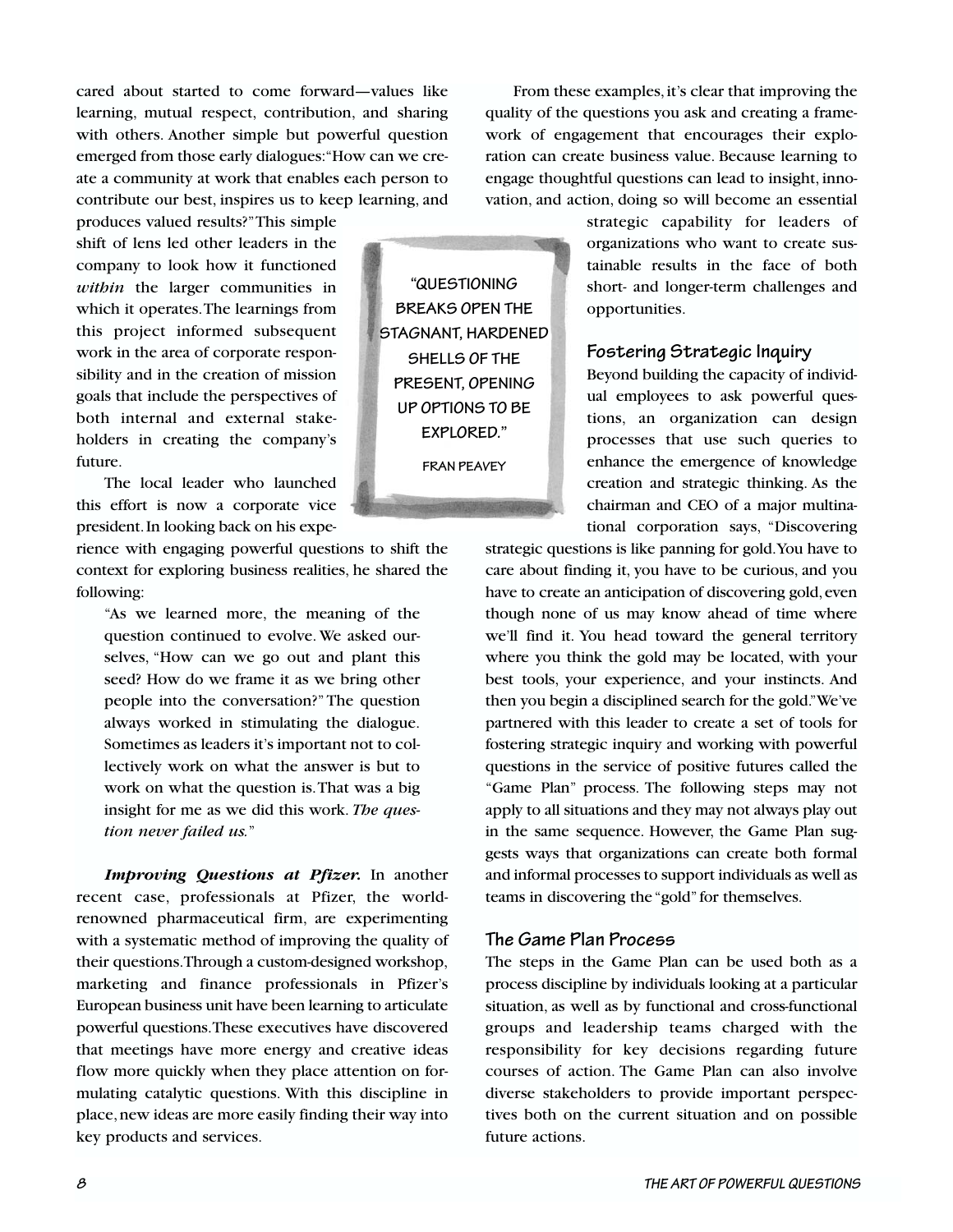#### **THE GAME PLAN PROCESS**

- Assess Your Current Situation
- Discover the "Big Questions"
- Create Images of Possibility
- Evolve Workable Strategies

*Assess Your Current Situation.* Get a feel for the larger context in which you are operating.Scan the internal and external business and organizational environments that may affect the future of the system or project you are working with. This situation analysis might include the assessment of critical results data, meetings with key stakeholders, and the mapping of your strengths, opportunities, and threats. It might also

involve looking for "signals"—internal and external events, developments, and trends that can affect the future of your situation. Like trackers in the mountains, look for both obvious and subtle indicators that point to storms as well as sunny skies. Allow your curiosity and imagination to take the lead as you begin to identify the many questions that the broader landscape within which you're operating reveals.

It will be challenging, but important, to frame your findings as questions rather than as problems or concerns—questions that end with a question mark, not with a period or an exclamation point. To help in designing these queries, ask yourself, "How does *A* affect *C* and

what questions does that suggest? If *X* were at play here, what question would we be asking? What's the real question underneath all this data?"

*Discover the "Big Questions."* Once you think you've posed most of the relevant questions (and there may be many of them), look for patterns and themes. This is not a mechanical process, even though it should be disciplined and systematic.You are on a treasure hunt, seeking the core questions—usually three to five—that, if answered, would make the most difference to the future of the project or situation you are exploring. Cluster related questions, and consider

the relationships among them.Begin to clarify the "big questions" that the initial clusters reveal. Frame these as clear and concise queries, not as problems. Something fundamental changes when people begin to ask questions together—they go beyond the normal stale debate about problems that passes for strategy in many organizations.

*Create Images of Possibility.* Ask yourself, "What would our situation look like or be like if the 'big questions' were answered?"Creating vivid images of possibility differs from pie-in-the-sky visioning, especially if people with a variety of perspectives have participated in the earlier stages of your analysis. This part of the conversation can also provide clues for refining or reframing your big questions as well as inventing creative strategies. Developing scenarios stories of the future based on different ways your big

> questions might be answered—can also be useful. These often reveal new territory and opportunities for action that are grounded in real life.

> *Evolve Workable Strategies.* Workable strategies begin to emerge in response to compelling questions and to the images of possibility that these questions evoke. In a sense, such strategies are the "big answers"—the key initiatives you invent to address your "big questions." Once you clarify key initiatives, you can formulate and implement specific action plans.

> Of course, the cycle is never complete. You need continuous "sensing"based on relevant business and organizational data, ongoing conversations with internal and

external stakeholders, informal conversations among employees, and feedback from the organizational environment. This input enables you to continually reassess the landscape you're operating in—revealing new questions for exploration.

The innovative leader with whom we developed the Game Plan process has shared this tool with the entire organization. People from throughout the company have found that it provides a way to discover questions that matter to the future of individual units and to the firm as a whole.The company has also used the Game Plan as part of refining the corporation's

**"STRATEGIC QUESTIONS CREATE A RESONANT FIELD INTO WHICH YOUR OWN THINKING IS MAGNIFIED, CLARIFIED, AND NEW MOTION CAN BE CREATED."**

**FRAN PEAVEY, STRATEGIC QUESTIONING**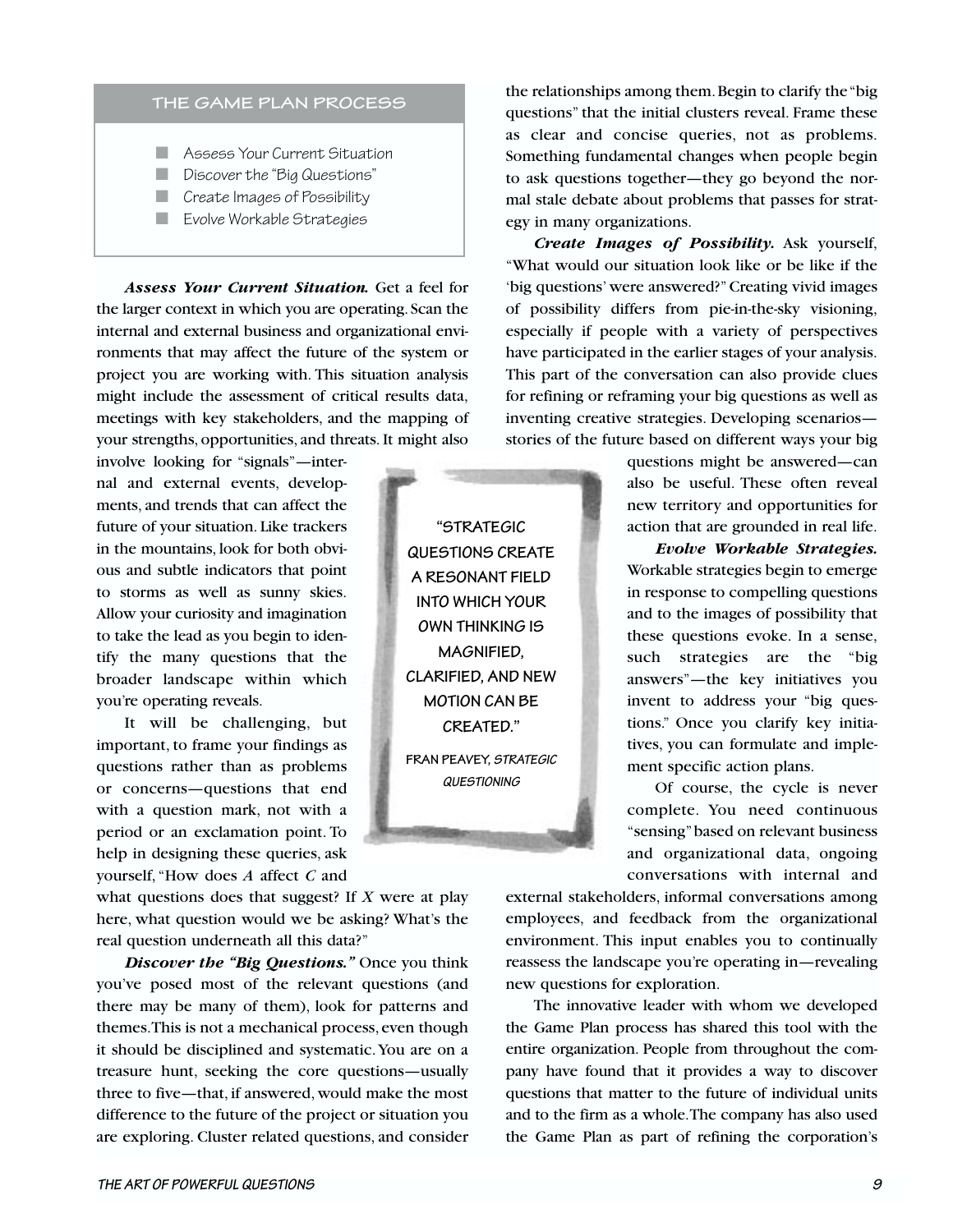#### **IS YOUR ORGANIZATION AN INQUIRING SYSTEM? ASSESSING YOUR ORGANIZATION'S CAPABILITIES**

- To what degree do leaders in your organization foster an environment in which discovering the "big questions" is encouraged as much as coming up with workable solutions?
- Does your organization have rewards or incentives for members to work across functional boundaries to find challenging questions that create common focus and forward movement for knowledge creation?
- Do your leadership development programs contain as much of a focus on the art and architecture of framing powerful questions as they do on techniques for solving problems?
- Do your organization's strategic planning processes include structured ways to discover the "big questions" that, if answered, would have real strategic leverage?
- What enabling tools or technologies does your organization employ to "seed" itself with strategic questions that "travel well" and catalyze learning conversations both within and across functions?
- Does your organization use collaborative technology tools to enable people on the frontlines to ask each other questions related to their daily work (i.e. customer service, equipment maintenance) and receive help with these questions from colleagues in other locations?
- Do senior leaders in your organization see the process of strategy evolution as one that engages multiple voices and perspectives in networks of conversation?

mission and values in the midst of a volatile and changing external climate. By moving from a problem orientation toward a more rigorous and disciplined focus on essential questions, the organization is slowly shifting from a "fix-it" mode to an inquiry model for business and organizational strategy evolution.This company has found that maintaining a rigorous focus on "questions that matter" and hosting strategic conversations on the organization's "big questions" is a core competence for leaders at all levels.

#### **How Can Leaders Engage Powerful Questions?**

For all organizations, in today's turbulent times, engaging people's best thinking about complex issues without easy answers will be the key to creating the futures we want rather than being forced to live with the futures we get.Leaders will need to develop capacity in the design of "inquiring systems" in order to learn, adapt, and create new knowledge to meet emerging opportunities and challenges in the more fluid organizational structures of the future. For example, the leadership challenges of the next 20 years are likely to revolve around the art of engaging and energizing networks rather than solely managing hierarchies as in the past.Successful leaders will be those who see organizations as living networks of conversation and collective meaning-making through which members create new knowledge and bring forth the future.They will understand how to operate in networks that are both internal and external to their organization.

In particular, we believe the following core capabilities, rarely taught in today's MBA or corporate leadership programs, will help define leadership excellence in a networked world where knowledge and learning are keys to success:

*Engaging Strategic Questions.* How many leaders today know how to frame strategic questions that open the space for thinking about possibilities rather than solving problems? How many leaders are comfortable with not knowing and can constructively help others bring forth their collective knowledge? How many leaders can engage their workers in discovering the "big questions" that lie at the heart of their organization's future?

In a volatile and uncertain environment, one of the strongest steps leaders can take is to assist their organizations in discovering the right questions at the right time. One of their key responsibilities is creating infrastructures for dialogue and engagement that encourage others at all levels to develop insightful questions and to search for innovative paths forward. Leaders also need to consider reward systems that provide incentives for members to work across organizational boundaries to discover those challenging lines of inquiry that create common focus and new knowledge.

*Convening and Hosting Learning Conver*sations. A core aspect of the leader's new work involves creating multiple opportunities for learning conversations around challenging questions.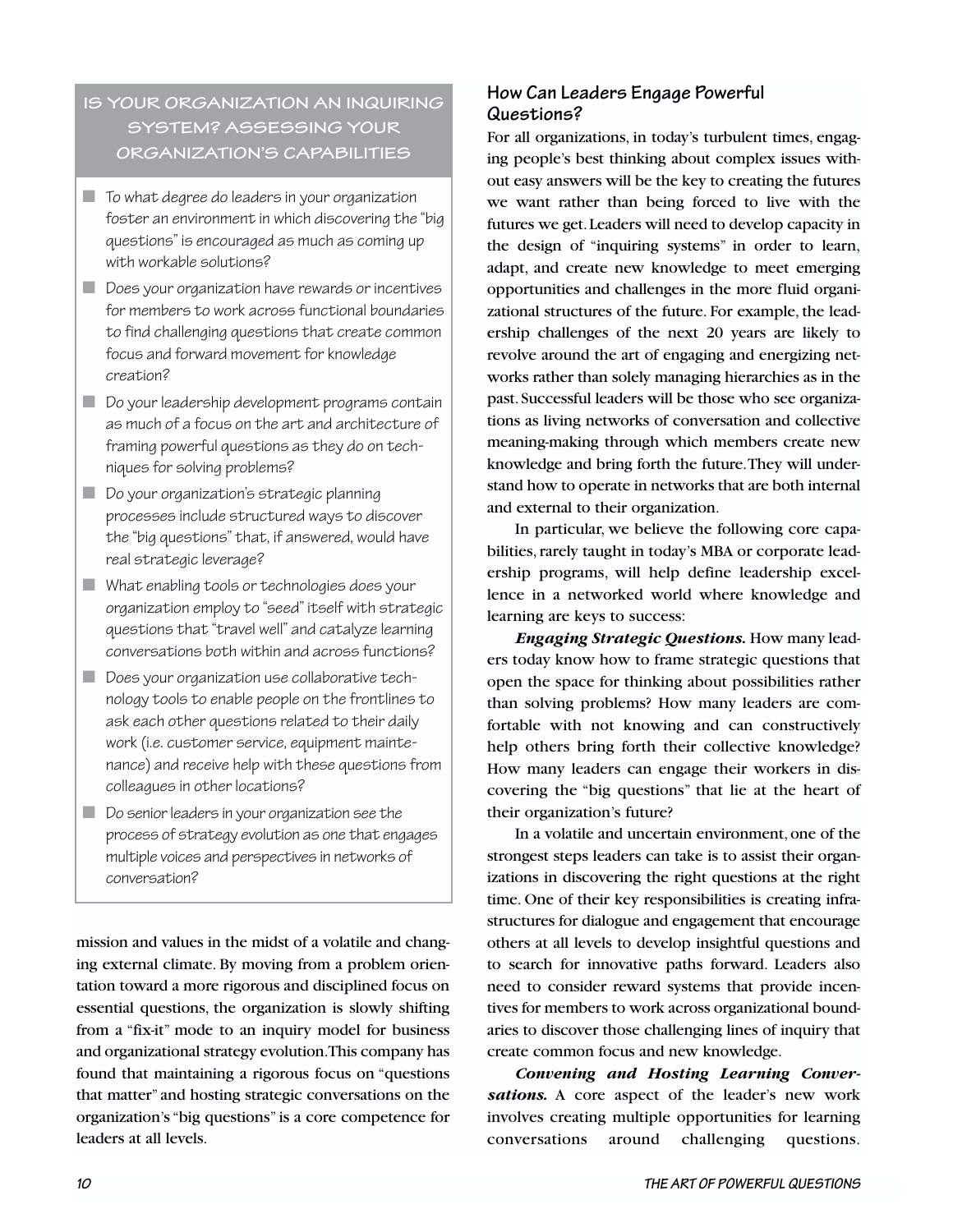However,authentic conversation is less likely to occur in a climate of fear, mistrust, and hierarchical control. When the human mind and heart are fully engaged in authentic conversation and listening for core questions, new knowledge often begins to surface. Thus, the ability to facilitate working conversations that enhance trust and reduce fear is an important leadership capability.

To succeed in this pursuit, it's essential for leaders to strengthen their skills in the use of dialogue and other engagement approaches that deepen mutual inquiry and foster collective intelligence.These capabilities include:

- Creating a climate of discovery
- Suspending premature judgment
- Exploring underlying assumptions and beliefs
- Listening for connections between ideas
- Encouraging diverse perspectives
- Honoring everyone's contributions
- Articulating shared understanding
- Harvesting and sharing collective discoveries

These skills are especially important in situations in which there are no simple answers and finding creative paths forward can make a positive difference.

*Including Diverse Perspectives.* Leaders must

become connectors—of both people and ideas. Diverse voices and new perspectives that aren't limited by traditional boundaries of function, hierarchy, discipline, technology, tenure, and geographic region play an increasingly important role in a company's strategizing.As Gary Hamel of the London School of Economics points out, "Strategizing depends

on creating a rich and complex web of conversations that cuts across previously isolated pockets of knowledge and creates new and unexpected combinations of insight."

The connections among these diverse voices and perspectives allow employees to fruitfully explore critical strategic questions. Building and encouraging personal relationships through networks of collaborative conversations across traditional boundaries helps critical strategic questions travel well. In this way, workers enhance their collective intelligence and their capacity to nurture creative futures together.

## **"A QUESTION NOT ASKED IS A DOOR NOT OPENED." MARILEE GOLDBERG, THE ART OF THE QUESTION**

#### **QUESTIONING**

- Stimulates creativity
- Motivates fresh thinking
- Surfaces underlying assumptions
- Focuses intention, attention, and energy
- Opens the door to change
- $\blacksquare$  Leads us into the future

*Supporting Appreciative Inquiry.* Opening spaces of possibility in our organizations requires a shift in leadership orientation from focusing primarily on what *is not* working and how to fix it, to also discovering and appreciating what *is* working and how to leverage it.Appreciative Inquiry (AI), developed by David Cooperrider and his colleagues at Case Western University, is a process for leveraging emerging possibilities rather than just fixing past mistakes. When used in a disciplined way, this kind of inquiry stimulates lively conversations that use the best of what is as the foundation for what might be.

Leaders who ask,"What's possible here and who cares?" have a much easier time gaining the cooperation and best thinking of their constituents than those who ask,"What's wrong here and who is to blame?"In

> assessing the results of more than a decade of research and practice in the area of Appreciative Inquiry, Cooperrider has stated unequivocally that "the most important insight we have learned with AI to date is that human systems grow toward what they persistently ask questions about."By asking positive questions, organizations have the opportunity to grow in new directions and tap

innovative sources of knowledge, vitality, and energy.

*Fostering Shared Meaning.* We make meaning of our experiences through stories, images, and metaphors. To tap into this pool of shared meaning, which is the ground from which both powerful questions and innovative solutions emerge, network leaders need to put time and attention into framing common language and developing shared images and metaphors. They can do so by constructing compelling scenarios stories of the future—that provide a context for working on today's "big questions,"as in the case of the Game Plan process described earlier. In addition, leaders must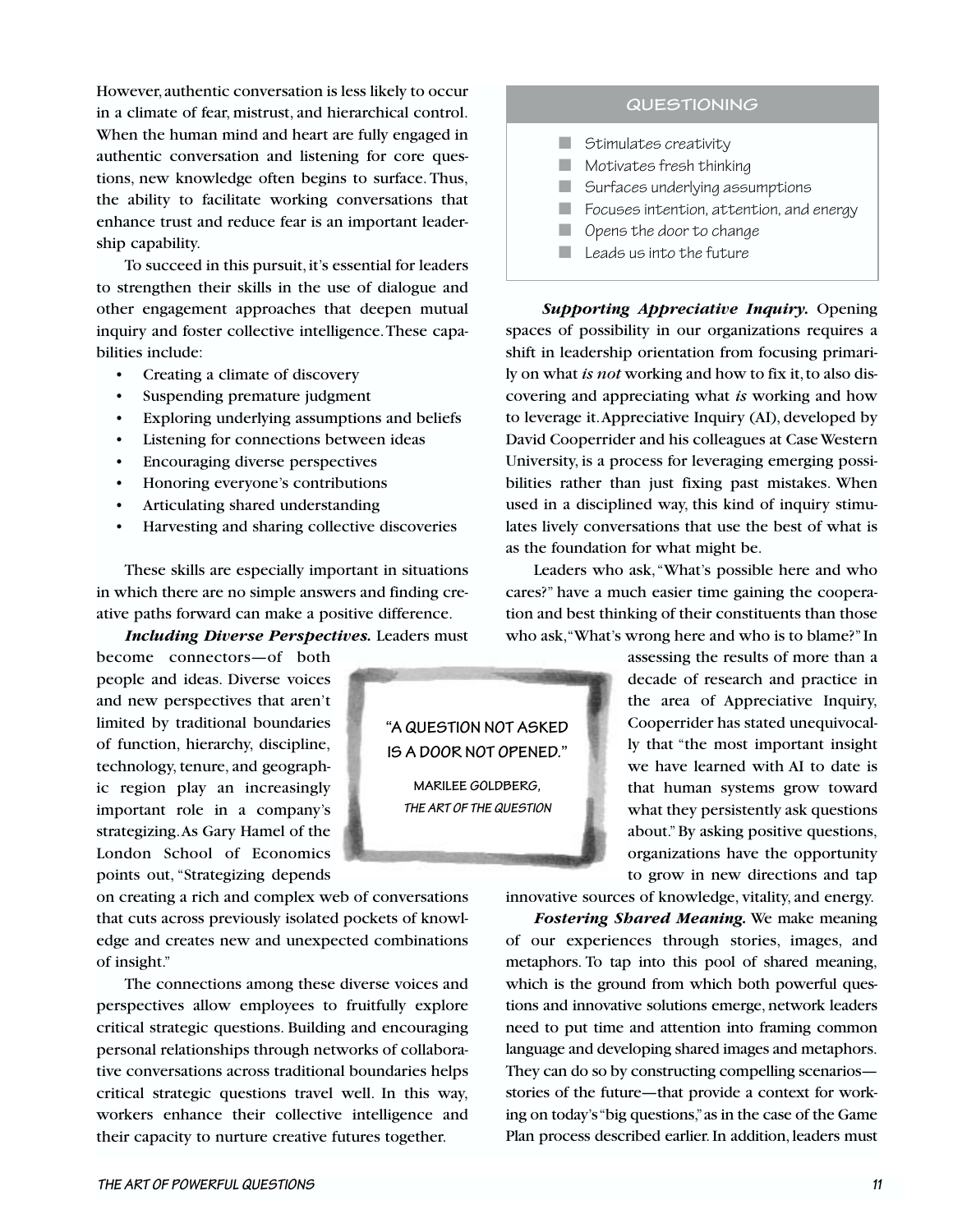#### **QUESTIONS FOR ALL SEASONS**

Here is a series of generative questions that we and other colleagues have found useful to stimulate new knowledge and creative thinking in a wide variety of situations around the world. Look at these questions to stimulate your own thinking about questions related to your own specific situation. Play. Use your imagination.

#### **Questions for Focusing Collective Attention on Your Situation**

- What question, if answered, could make the most difference to the future of (your specific situation)?
- What's important to you about (your specific situation) and why do you care?
- What draws you/us to this inquiry?
- What's our intention here? What's the deeper purpose (the big "why") that is really worthy of our best effort?
- What opportunities can you see in (your specific situation)?
- What do we know so far/still need to learn about (your specific situation)?
- What are the dilemmas/opportunities in (your specific situation)?
- What assumptions do we need to test or challenge here in thinking about (your specific situation)?
- What would someone who had a very different set of beliefs than we do say about (your specific situation)?

#### **Questions for Connecting Ideas and Finding Deeper Insight**

- What's taking shape? What are you hearing underneath the variety of opinions being expressed? What's in the center of the table?
- What's emerging here for you? What new connections are you making?
- What had real meaning for you from what you've heard? What surprised you? What challenged you?

incorporate time for systemwide reflection in order to enable members to share insights and emerging questions. Collective reflection provides opportunities for the shared meaning-making that is essential in times of turbulence and change.

*Nurturing Communities of Practice.* Many of the most provocative questions that are vital to an organization's future are first discovered on the front lines, in the middle of the action of everyday life. But

- $\blacksquare$  What's missing from this picture so far? What is it we're not seeing? What do we need more clarity about?
- What's been your/our major learning, insight, or discover so far?
- What's the next level of thinking we need to do?
- If there was one thing that hasn't yet been said in order to reach a deeper level of understanding/ clarity, what would that be?

#### **Questions That Create Forward Movement**

- What would it take to create change on this issue?
- What could happen that would enable you/us to feel fully engaged and energized about (your specific situation)?
- What's possible here and who cares? (rather than "What's wrong here and who's responsible?")
- What needs our immediate attention going forward?
- $\blacksquare$  If our success was completely quaranteed, what bold steps might we choose?
- How can we support each other in taking the next steps? What unique contribution can we each make?
- What challenges might come our way and how might we meet them?
- What conversation, if begun today, could ripple out in a way that created new possibilities for the future of (your situation)?
- What seed might we plant together today that could make the most difference to the future of (your situation)?

these key strategic questions are often lost because few of today's leaders have been trained to notice, honor, and utilize the social fabric of learning that occurs through informal "communities of practice" that exist throughout the organization.A community of practice is made of up people who share a common interest and who work together to expand their individual and collective capacity to solve problems over time.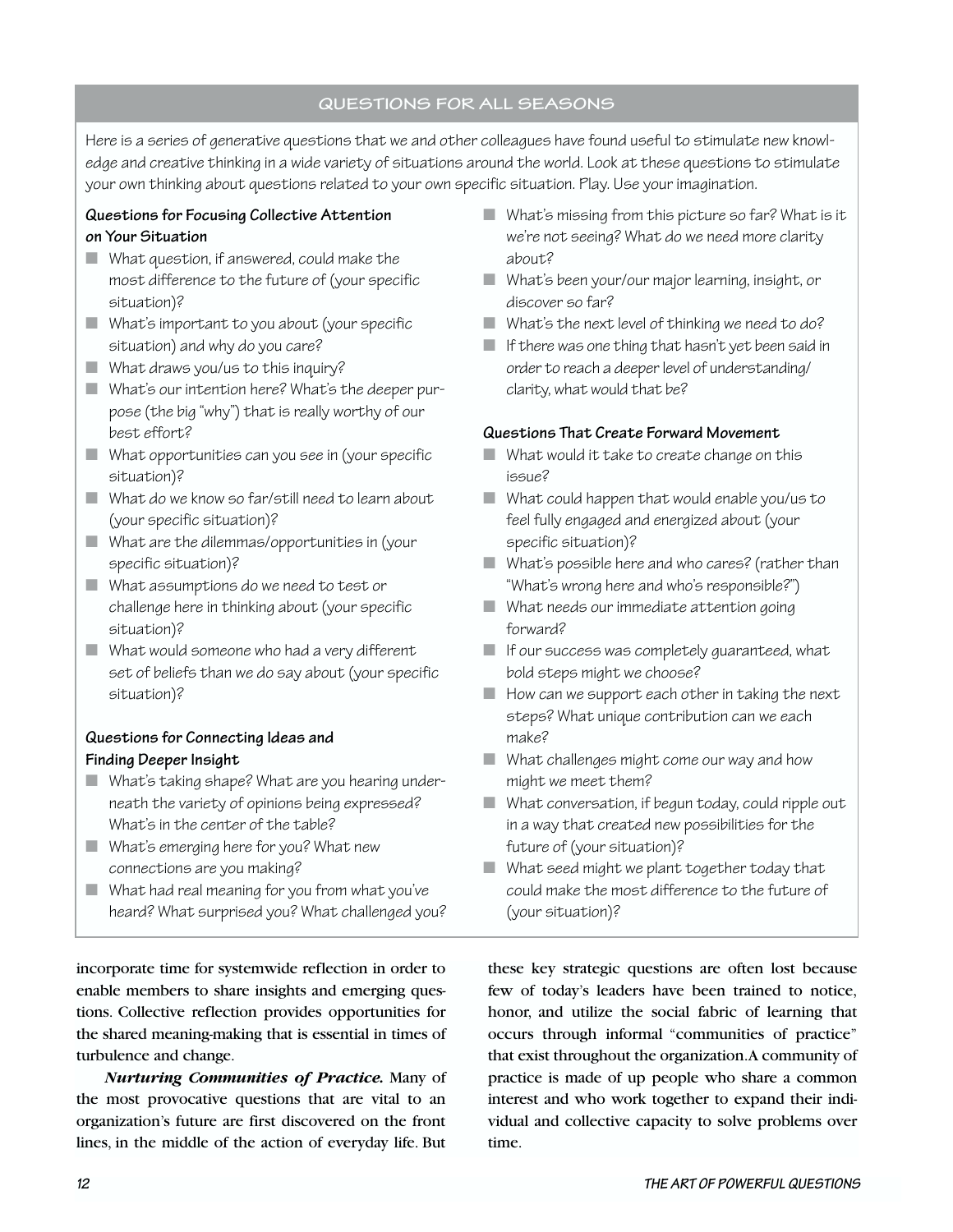Nurturing these learning networks and honoring the questions they care about is another core aspect of the leader's new work. It is important to understand how these communities deal with the questions and learning needs that arise in the course of the daily life of the organization. These understandings can provide clues about how the knowledge that resides in such communities might be engaged in the service of critical strategic questions. Leaders who take communities of practice into account as important strategic assets help assure that new work processes or organizational structures do not destroy the fabric of collective knowledge that is woven into these informal groups.

*Using Collaborative Technologies.* Intranet and groupware technologies are now making it possible for widely dispersed work groups to participate in learning conversations and team projects across time and space.As these tools become even more widely available, the notion of "network leadership" will expand to include supporting widespread online conversations where members throughout the organization can contribute their own questions and best thinking to critical strategic issues.The HP case shows how important enabling technology infrastructures are for strategic innovation. Several forward-looking companies, including Hallmark, Kodak, Discover Card, and General Motors, are now using an innovative online conversational technology, Communispace (www.communispace.com), to listen to their customers' concerns and questions at a deep level and generate insights about new products at a faster rate than was previously possible.

Such collaborative tools will be a critical factor in how well strategic questions can travel both within the organization and among customers and other stakeholders who are key to success.These technologies of engagement create possibilities for individuals and groups to connect with each other and to the larger whole in ways that were previously unimaginable. Leaders who are not skilled in their use or who do not recognize their strategic importance and support their use throughout their organizations will be at a significant disadvantage.

#### **Co-Evolving the Future**

It is quite easy to learn the basics of crafting powerful questions. However, once you understand the importance of inquiry, it's hard to turn back.As your questions become broader and deeper than before,so does your experience of life.There is no telling where a powerful question might lead you. Transformative conversations can result from posing a simple question such as,"What questions are we not asking ourselves about the situation in the Middle East?" Tantalizing possibilities emerge from the simple act of changing an article from "in" to "for," as in the HP example. Profound systemic change can emerge from creating a process discipline such as the Game Plan for discovering and acting on the "big questions" within a business setting.

For organizations that need collaborative learning and breakthrough thinking in order to create a sustainable future, asking "questions that matter" and engaging diverse constituencies in learning conversations are a core process for value creation. Because questions are inherently related to action, they are at the heart of an organization's capacity to mobilize the resources required to create a positive future. Seeing the organization as a dynamic network of conversations through which the enterprise develops encourages members at every level to search for questions related to real work that can catalyze collective energy and momentum.For all of us, thoughtful participation in discovering and exploring powerful questions can make a difference to our team, to our organization, and to the larger communities of which we are a part.

Living systems evolve by developing a coherent identity, creating connections in complex webs of relationships,and distributing information widely throughout the organization.At the same time, human systems naturally evolve toward the questions that they ask. Seeing the ways in which the art and architecture of powerful questions can help an organization create its path into the future, and utilizing process principles, tools, and technologies that support this evolution, is everyone's job. For it is only in this way that organizations are able to cultivate both the knowledge required to thrive economically today as well as the wisdom needed to ensure a sustainable future.

*Copyright © 2003 by Eric E.Vogt, Juanita Brown, and David Isaacs*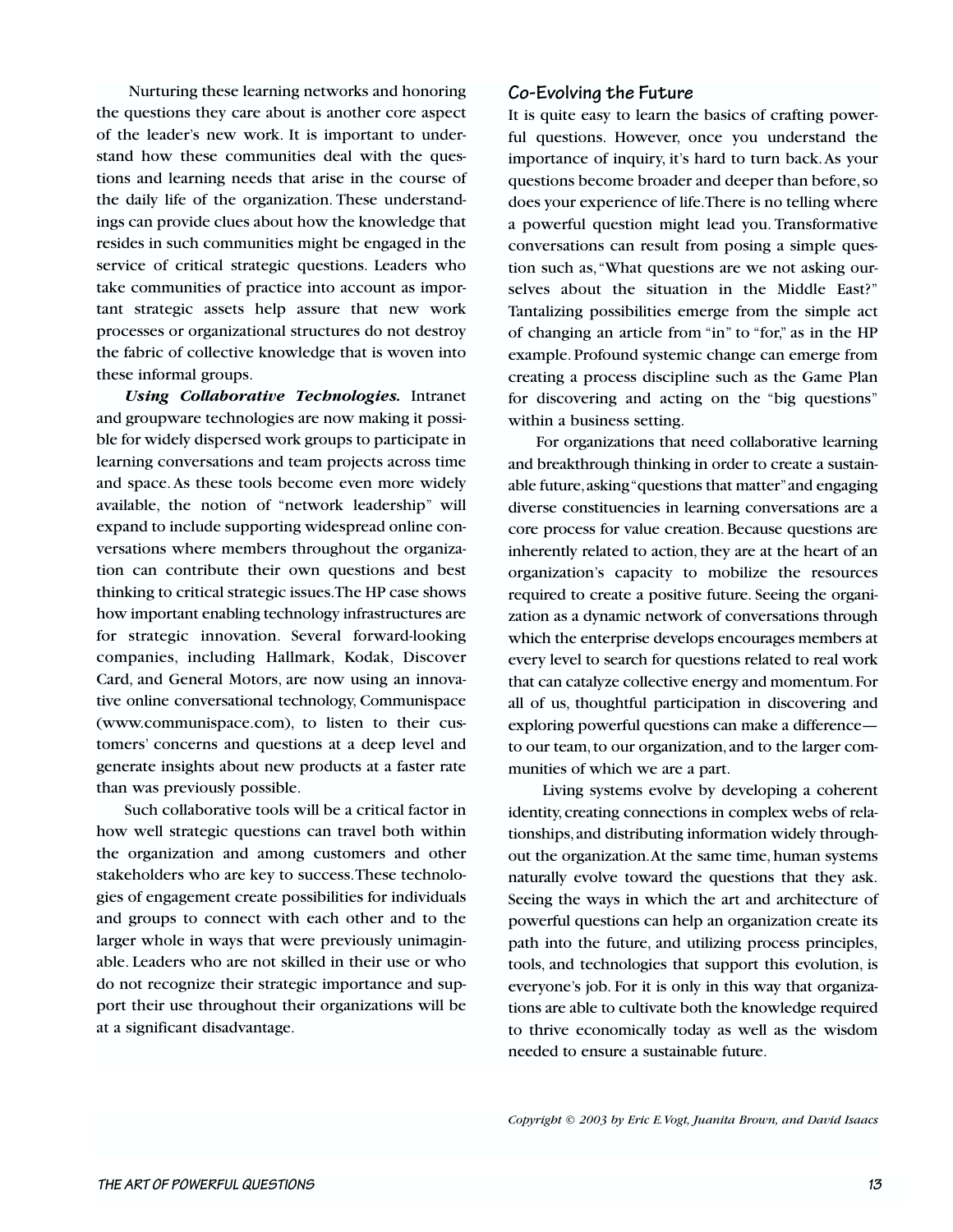#### **For Further Exploration**

Brown, Juanita. *The World Café: Living Knowledge Through Conversations That Matter* (Ph.D. dissertation, The Fielding Institute; available through Whole Systems Associates at 415-381-3368)

Brown, Juanita et. al. *The World Café: A Resource Guide for Hosting Conversations That Matter* (Whole Systems Associates, 2002; available at www.pegasuscom.com)

Goldberg, Marilee. *The Art of the Question* (John Wiley and Sons, 1997)

Leeds, Dorothy. The Seven Powers of Questions: Secrets *to Successful Communication in Life and Work* (Berkley Publishing Group, 2000)

Peavey, Fran. "Strategic Questioning" in *By Life's Grace: Musings on the Essence of Social Change* (New Society Publishers, 1994; more information is available at www.crabgrass.org)

Ray, Michael. *Creativity in Organizations* (Stanford University Press, 1990)

Strachan, Dorothy. *Questions That Work: A Resource for Facilitators* (ST Press, Ottowa, Canada, 2001)

Vogt, Eric E. *The Nature of Work in 2010* (Aspen Institute, Northern Telecom Journal, 1995)

. *The Art and Architecture of Powerful Questions* (MicroMentor Corporate Learning Journal, 1994, available through eric.vogt@interclass.com)

. *Learning out of Context in Learning Organizations: Developing Cultures for Tomorrow's Workplace* (Productivity Press, 1995)

Vogt, Eric E. and Kate O'Keefe. *The Joy of Leadership: Recipes for Developing Tomorrow's Leaders* (InterClass Press, to be published January 2004)

**[www.communispace.com](http://www.communispace.com)** provides software and services to support creative work conversations and large-scale corporate communities.

**[www.interclass.com](http://www.inerclass.com)** is a high-trust community of experienced practitioners in large organizations exploring innovations in learning and human performance.

**[www.theworldcafe.com](http://www.theworldcafe.com)** is a global resource for hosting conversations around questions that matter in both for-profit and nonprofit settings.



#### **About the Authors**

**Juanita Brown** [\(juanita@theworldcafe.com\)](mailto:juanita@theworldcafe.com), Ph.D., collaborates with senior leaders to create strategic dialogue forums focused on critical organizational and societal issues.

**David Isaacs** [\(david@theworldcafe.com\)](mailto:david@theworldcafe.com) is president of Clearing Communications, an organizational and communications strategy company working with corporate leaders in the U.S. and abroad.

**Eric E. Vogt** [\(eric.vogt@interclass.com](mailto:eric.vogt@interclass.com)) operates as a catalyst for innovation and accelerated change with the global corporate members of InterClass, a hightrust network of experienced practitioners at the intersection of human performance and business strategy.